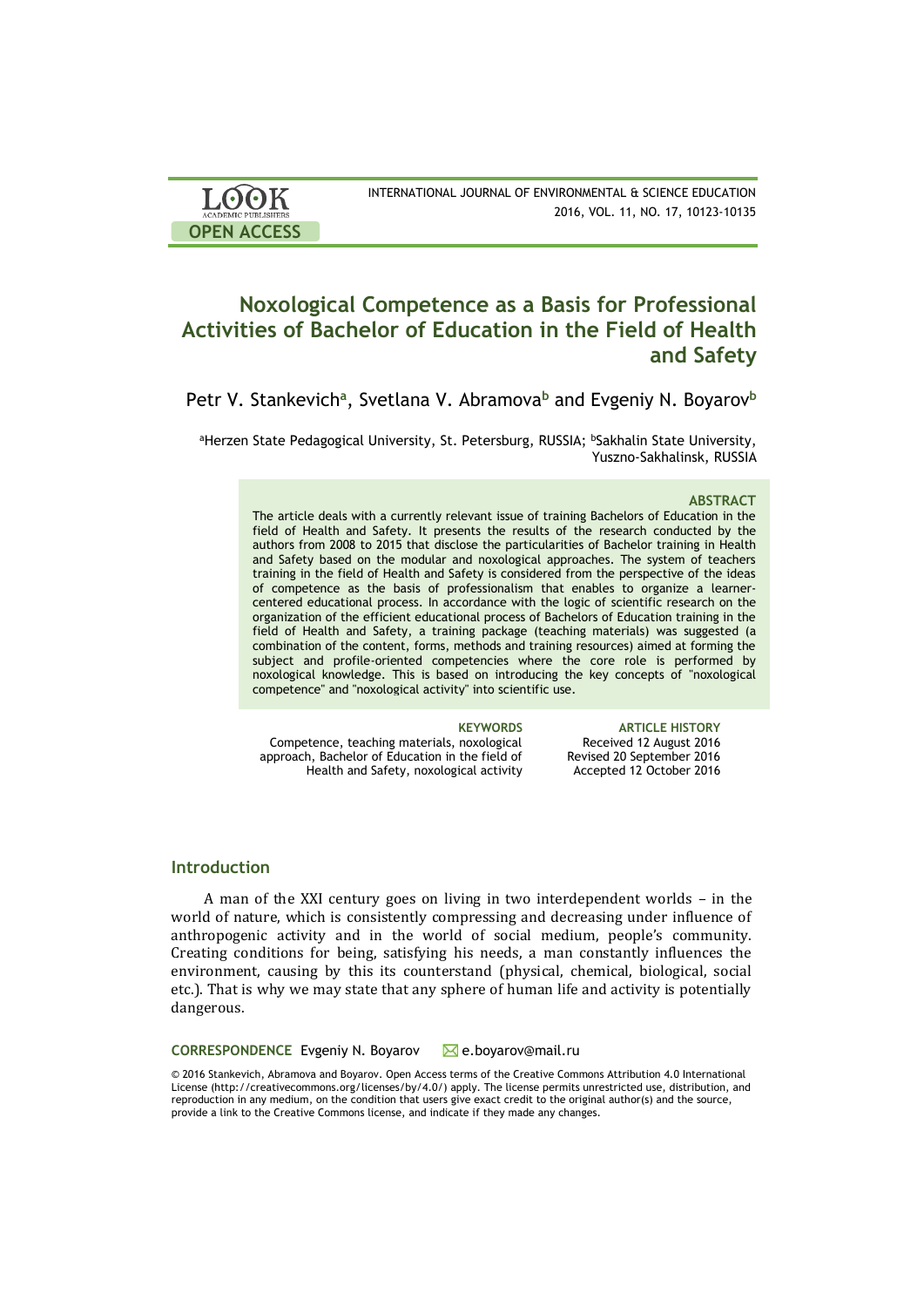Achievement of science-technical progress, growth of population and decreasing of natural energy resources, worsening ecology- social situation in the world on the whole and in separate countries particularly- all this annual growth of tension in relations of a man with the created technosphere. Level of human activity increased so that every time with growing strength and speed change the environment and naturalsocial environment. Besides, daily increasing humankind's needs in more new resources in order to provide its everyday activity lead to further rising capacity. This in its turn leads to consumption that is more intensive and spending of natural raw material, increasing of different types of releases into biosphere, damage of natural system of co-operation of all flesh. Such tension definitely finds release in the shape of appearing dangers for all inhabitants of the planet. With increasing speed of life, every minute race for satisfaction of your needs satisfaction a man forgets about dangers awaiting for him during all his life. Such "lack of knowledge" a man tries to explain with the help of a simple axiom or a myth that "it cannot happen with me because it can never happen".

Educational field of Health and Safety, covering different spheres of human life, society and state, all their safety space has become integrative, synthetic study, developing on the cross-curriculum complex basis. Health and Safety is smoothly connected with the contents of all subjects, studied at all stages of constant education system. That's why contents of this education field depends on the condition of education system on the whole, conducted reorganization in it and processes in all fields of life in the country (Federal law from February 29, 2012 N 273-FZ "About Education in the Russian Federation").

In accordance with the logic of scientific research on the organization of an efficient educational process of Bachelors of Education training in the field of Health and Safety, a training package (teaching materials) was suggested (a combination of the content, forms, methods and training resources) aimed at forming the subject and profile-oriented competencies where the core role is performed by noxological knowledge. This is based on introducing the key concepts of "noxological competence" and "noxological activity" into scientific use.

The conducted study has enabled the authors to obtain the results that clearly confirm the efficiency of expanding the content of the subject-profile Bachelor training at the expense of noxological knowledge which is reflected in the Bachelors' noxological competence.

In the end, the study is summed up and the conclusion is drawn about the necessity of development and implementation in the university practice of Bachelor of Education training in Health and Safety the subject-profile content of a noxological nature aimed at forming the noxological competence.

The question about the impact of today's challenges, threats and environmental hazards on the subject-profile training content of a pedagogue in the field of Health and Safety remains controversial.

Under such circumstances, the task of training the younger generation in secure existence under the impact of the complex of challenges, threats and dangers on the environment requires new thinking in the training of highly qualified pedagogues who would have the appropriate competence.

Professional competence of Bachelors of Education in the field of Health and Safety manifests itself in solving their professional objectives during their professional activities. With regard to this, it is always important to consider the context in which the competence is revealed. As the practice shows, the competence can be manifested only in an organic unity with the values and attitudes of a man, i.e. on the assumption of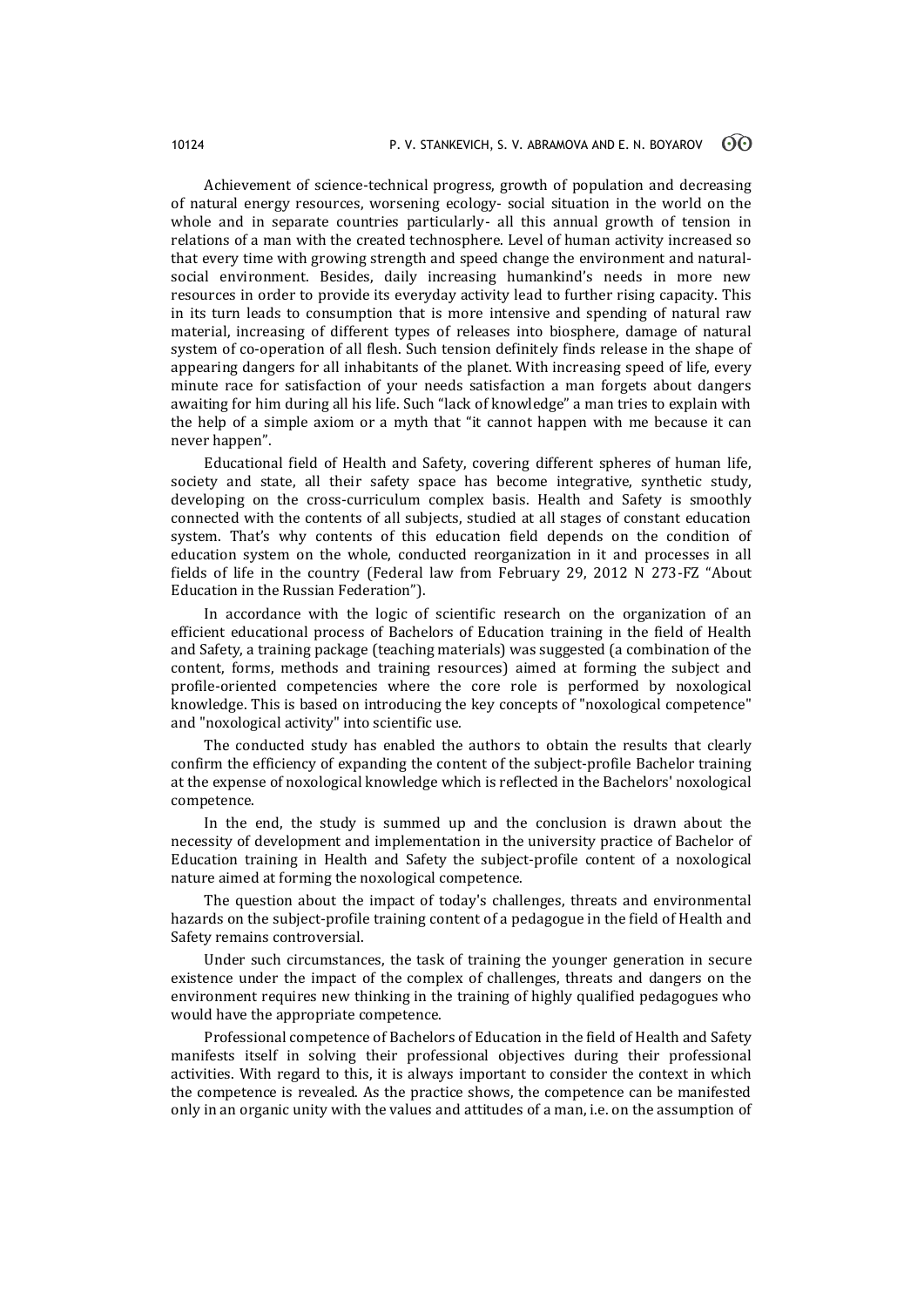#### 60 INTERNATIONAL JOURNAL OF ENVIRONMENTAL & SCIENCE EDUCATION 10125

a deep personal interest in this type of activity. The most important feature of the competence is the activity type of generalized skills in conjunction with subject knowledge and skills in specific areas.

The state-of-the-art achievements in the field of competence-based approach in National and Foreign Pedagogy, as well as in the field of Theory and Methodology of Education and Upbringing (according to the profile of training) allows us to conclude that one of the tasks of modern educational process of Bachelor of Education training is to define competence specifying it in according to the future professional activities. In this connection, the problem of clarifying the essence of professional competence for Bachelor of Education in the field of Health and Safety by introducing in it a new, noxological, content has become urgent in science.

### **Materials and Methods**

# *The concept of competence*

The term "competencies" in the Russian language is derivative from the English word "to compete" which is translated as "to contest", "to challenge". In its turn, the word itself came from the Latin language many centuries ago (the verb "competere") and is still controversial. At present, a huge amount of studies in various fields of knowledge are dedicated to competencies, both in Russian and foreign theory and methodology. In general, the understanding of this term is as follows:

– competencies are a system of knowledge, abilities and skills, as well as the experience of independent activities and personal responsibility (The concept of modernization of Russian education for the period of up to 2010, 2002);

– competencies are an ability to apply knowledge, abilities and personal qualities to succeed in a specific area (Federal State Educational Standard of Higher Professional Education, 2007).

The English translation of this is "competency", with the plural "competencies".

Competence is a person's ability to act in accordance with a strictly defined work place, with the standards of work. The term is translated into English as "competence" and "competences", respectively (Whiddett & Hollyford, 2000; Whiddett & Hollyford, 2002; Whiddett & Hollyford, 2007; Perels et al., 2005).

It is believed that the first definition was proposed by the American behaviorist R. Boyatzis & E. Richard (1982) in 1982 in his work "[The Competent Manager: A Model for](http://weatherhead.case.edu/research/library/detail?id=9894371329)  [Effective Performance](http://weatherhead.case.edu/research/library/detail?id=9894371329)". He considered competency as a very important characteristic of an individual, a certain trait or motive, or social role, or just a store of knowledge that he/she uses".

M. Armstrong (1995) in his work "Demystifying Competence" (1995) state that there are competences and competencies which in their turn differ from competence and competency. This distinction is very important. However, even since this terminology has been debatable and still generates scientific discussions.

J. Hedges (1996) makes a clearer distinction between these terms defining competence as something more sublime than competency as a characteristic of a person which enables the person to perform tasks at the highest level.

S. Whiddett and S. Hollyforde (2002) determine that a person's ability to act in accordance with the standards is competence while the personality's characteristics that enable the person to achieve results at work make up competency. Therefore, competency is a much broader concept, since it can be used in various situations while competence refers strictly to a specific place of work, to a standard of work.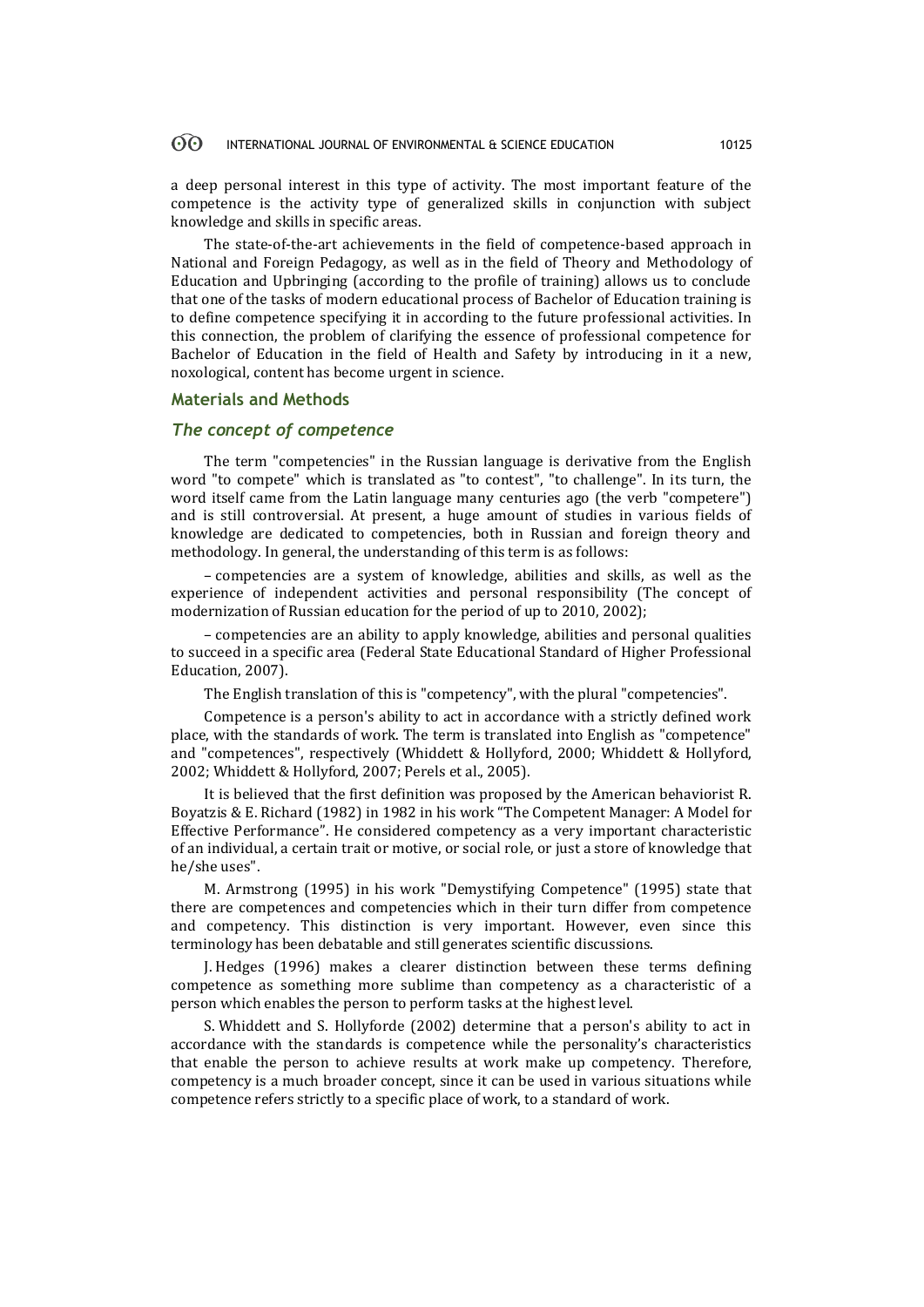Thus, the professional competence as a category of the education result stands for describing the integrated quality characteristics of a university graduate. Professional competence of employees is the formed basis of subject knowledge, abilities and skills of the fundamental and special ("profile") type as well as formed creative thinking (Kurz & Bartram, 2002). Consequently, the professionalism of a Bachelor of Education of the present days is determined by the degree of professional competence acquisition which is manifested in the ability to apply the acquired knowledge to solving professional pedagogical tasks in practice (Weinert, 2001).

Based on the structure of the required specialist's qualities, his thinking is grounded on a highly developed imagination and is a set of logical, visual, creative, theoretical, spatial and technical thinking. The content of higher professional education for the formation of professional competence is selected according to the principles of scientificity, systemacity, integrity, mobility, adaptability, variation, modularity and regionality (Smelser & Baltes, 2001).

Over the past decades, A.A. Verbitsky (2006), O.V. Shemet (2010) and their followers have developed a psycho-pedagogical theory, which plays an important role in the competency-based approach in higher education.

V.A. Kozyrev, N.F. Radionova & A.P. Tryapitsyna (2005) specify the professional competence of pedagogues as an integral characteristic which determines the ability of a specialist to solve professional problems and typical professional tasks under real-life conditions of professional activities. At the same time, they note that from the standpoint of competence-based approach competence is always manifested in activity, i.e. in solving professional problems. In this respect, the context in which the competence is manifested is crucial.

In studies by N.V. Kuzmina (2002) the concept of "professional competence of a pedagogue" is regarded as a characteristic of an individual which represents a cluster of pedagogue's abilities to structure the scientific and practical knowledge in a special way in order to solve the pedagogical problems efficiently while being the subject of pedagogical influence.

According to V.A. Bolotov (2001), competence is a way of existence of knowledge, skills and education contributing to personal self-realization, to students' finding their place in the world in consequence of which education appears as a highly motivated and truly personality-oriented recognition of a personality by the society and awareness of its own self significance.

This corresponds to the theory of the integration of education developed by A.I. Daniliuk (2000) and advanced by O.V. Shemet (2010). In accordance with this theory the structural unit of the competency-based education is not a separate academic subject, but educational environment, in which not only the specific subject matters are studied, but a particular scientific phenomenon or event recreated by a theoretical model (Shemet, 2010).

From Y.V. Tatur's (2004) perspective, competence is an integral personal characteristic which distinguishes person's desire and ability (readiness) to realize his potential (knowledge, skills, experience, personal qualities, etc.) to be successful in a particular field.

So, in the framework of the competence-based approach professional competence is considered as the willingness and ability of graduates to solve problems and challenges in specific subject areas as well as the opportunity to evaluate their performance on the basis of knowledge and skills independently and effectively.

Thus, we have identified the essential features of the concept of "competence":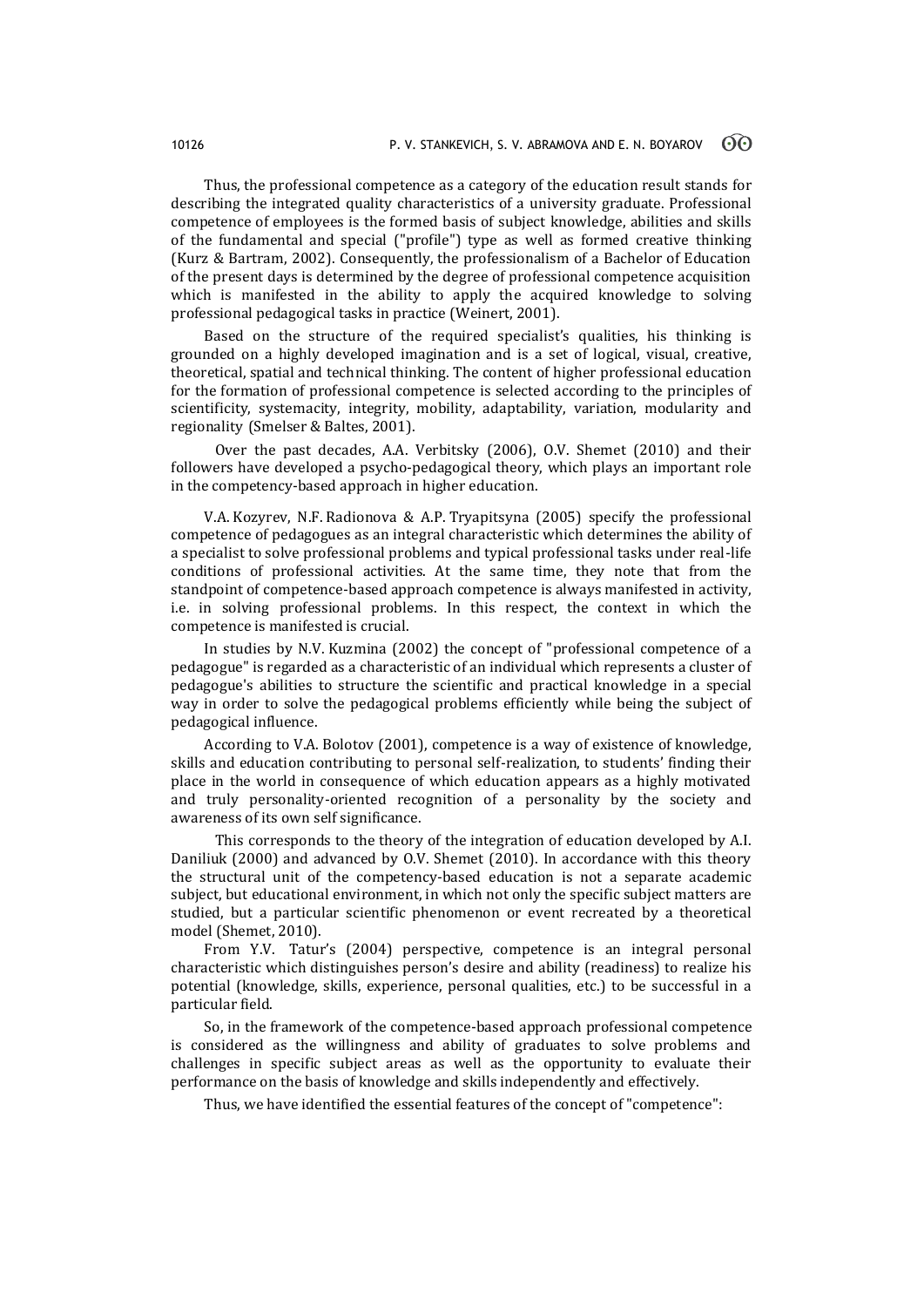#### $\odot$ INTERNATIONAL JOURNAL OF ENVIRONMENTAL & SCIENCE EDUCATION 10127

1. Competence is understood as an integrative characteristic of a person qualities, the result of Bachelor's preparation to work in certain areas (competencies).

2. Competence is understood as an acquisition of certain knowledge, skills and experience to carry out activities in specific areas.

3. Competence is manifested in personality-oriented activities in specific professional situations.

From the above mentioned essential features the following characteristics which distinguish the competence from the traditional concepts - knowledge, skills, abilities and experience become apparent. They include: the integrative character of the competence; the correlation with the axiological characteristics of a person; communicative orientation and practice-oriented focus. In general, the most important feature of professional competence, in our opinion, is the activity-oriented character of the generalized skills in conjunction with the subject knowledge and abilities in specific areas of sciences. Meanwhile, professional competence is manifested in the ability to make choices on the assumption of an appropriate assessment of oneself in a particular situation.

# *Noxological Competence*

Human actions are characterized by prediction of the events, estimation of the consequences of man's actions, the analysis of the hazards causes, and selection of the most effective variant of an action to ensure his safety. The man seeks to eliminate the causes of potential hazards in addition to the direct instinctive or reasonable resistance to the detected threats. As a result, the number of safety measures includes threat protection and prevention of the potential hazards by means of environmental modification.

Noxological competence is based on the key concept of "noxosphere" (from the Latin. nox - danger). It is a space where different dangers arise permanently or periodically (Poirier & Feder, 2001).

The market imposes on a Bachelor of Education in the field of Health and Safety a whole layer of new requirements that are not sufficiently taken into account or not taken into account at all in the training of level specialists: the requirements on the ability to identify hazards generated by various sources in the techno sphere; the ability to estimate the fields and the indicators of their negative impact on a man and his environment; readiness to choose methods of protection against hazards in relation to the area of their professional activities and ways of ensuring comfortable standard of living; the ability to identify the impact of anthropogenic factors and natural disasters on the industrial facilities and the environment in order to develop the methods for enhancing the reliability and stability of economic facilities, localization and liquidation of consequences of accidents and catastrophes; implementation of health and safety measures in enterprises and production; security and protection of the population and territories from dangerous and emergency situations of different character; the ability to choose the system of emergency prevention, protection of man and the environment in respect to the individual industries and enterprises based on the known methods and protection systems, etc., as well as training the skills of practical use of knowledge in the field of safety assurance in professional activities (Abramovа & Boyarov, 2011).

Noxological competence as a result of the Bachelor's training in the field of Health and Safety is manifested in the willingness and ability of the individual to use in the professional activities the acquired complex of knowledge and skills to ensure safety in the area of professional activities, the nature of thinking in which safety issues are prioritized (Stankevich, 2006).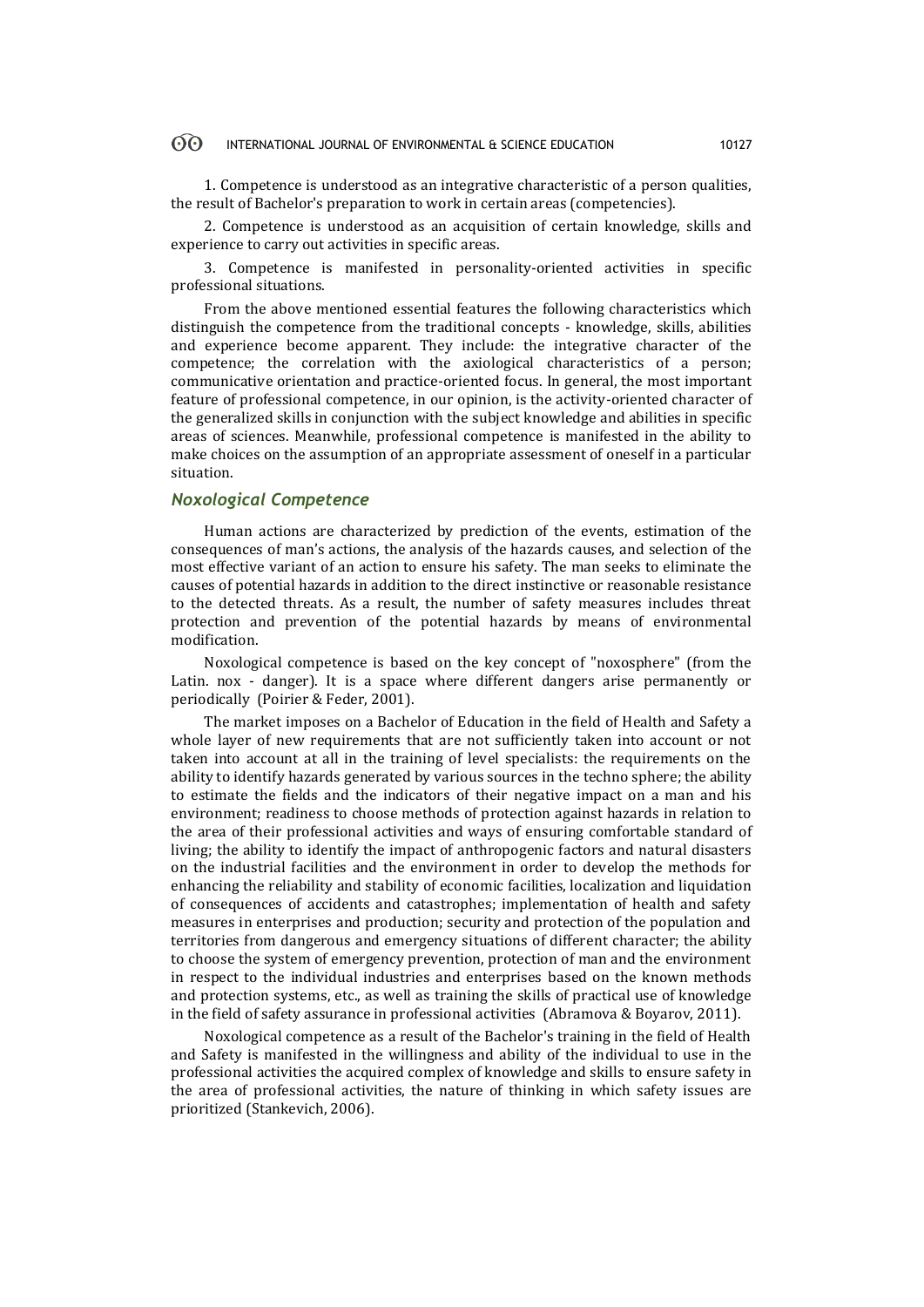In addition, noxological competence determines the content of noxological activities of Health and Safety teachers in which we define the following directions to realize their knowledge, skills and competences:

- the ability to identify the sequence of hazard situations, as well as logical analysis of their causes and consequences in the organization of Health and Safety specialist's activities;

- the ability to carry out the identification of hazard priori or a posteriori using the direct and inverse methods (either before or after the occurrence of hazard; to study the causes of the latter with a view to anticipate or analyze its effects for identifying the causes);

- the implementation of hazards prevention as a set of measures to prevent exposure of hazards on the trainees;

- the introduction of the requirements of pedagogical valeology into the organization which trains specialists of education in the field of Health and Safety, to give the whole system of training recreational orientation and to study the impact of educational technology on the students' health, the formation of their valeological knowledge and skills.

These new requirements, as it turns out, are not rigidly connected with this or that course, they all have meta-subject nature and are characterized as universal ones.

# *Noxological Activities of a Bachelor*

The analysis of the psychological and pedagogical literature has shown that activities are understood as a particular form of human activity aimed at rational conversion of the world. Activities are also called a special form of social activity of a man that occurred in his historical period of existence and ensures his normal existence and development as a modern, cultural and civilized man. Pedagogue's activities are a kind of professional activities aimed at carrying out the tasks related to the students' training and education. The structure of pedagogue's activities includes goals, motives, methods, cognitive processes, knowledge, skills, abilities, personality traits, etc.

In this respect, the professional activities of a pedagogue are such activities the specificity of which is in constant psychological and pedagogical influence on the students with account of their individual and age characteristics, needs, interests, hobbies, inner world and at the same time in the purposeful management of the learning process and the development of a personality.

According to FSES HPE, a Bachelor of Education in the field of Health and Safety must be prepared for the implementation of the following types of professional activities: pedagogical (educational and upbringing) and culturally educational.

Pedagogical activities are an implementation of an integral educational and upbringing process in accordance with the educational program of professional training of students: the formation of personal and professional qualities of students; the creation of favorable educational environment in the educational process of vocational training; the implementation of professional orientation of students and student-centered approach. Pedagogical activities have a continuous and systematic character.

Cultural and educational activities of a pedagogue in the field of Health and Safety in general consist in the ability of carrying out promotional and informational campaigns on human safety, healthy lifestyle, involving children and young people into physical training and sports.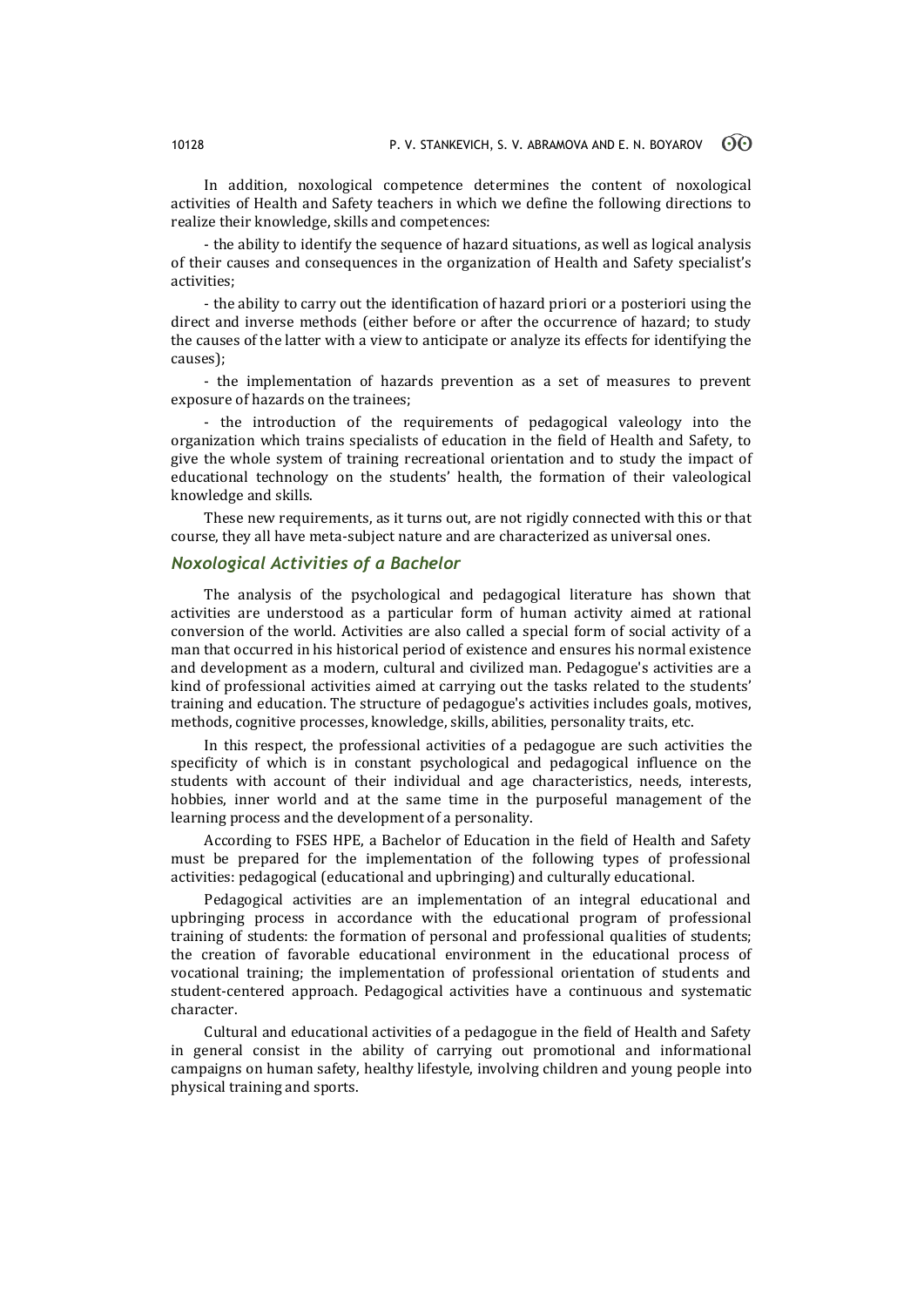#### $\odot$ INTERNATIONAL JOURNAL OF ENVIRONMENTAL & SCIENCE EDUCATION 10129

Some specific activities such as on-job-training and technological activities as well as nature preserving activities in the professional activities of the pedagogue in the field of Health and Safety were identified by some scholars.

Thus, on-job-training and technological activities of a pedagogue in the field of Health and Safety as a specialist in the field of integrative scientific knowledge "Health and Safety" allows the bachelor to carry out professional activities at the expense of the invariant part of the FSES HPE including the courses of the subject-profile preparation.

Nature preserving activities are generally aimed at preserving and restoring the environment, managing natural resources, preventing the negative impact of economic and other activities on the environment and aimed at creating environmental awareness of students, organization of work to comply with the rules and norms of behavior of students in the natural environment, the development and the practical implementation of environmental protection measures.

The analysis of FSES HPE, of the subject content of the educational field of "Health and Safety", of the psychological and educational literature on the study, of the practice of pedagogues' training in the field of Health and Safety has allowed us to highlight another type of specific activities of a Bachelor of Education in the field of Health and Safety – the noxological activities.

Noxological activities are the ability to identify hazards generated by various sources in the system "man - nature - society - technosphere"; the ability to estimate the fields and the indicators of their negative impact on a man and his environment; readiness to choose methods of protection against hazards in relation to the area of their professional activities and ways of ensuring comfortable living conditions.

As for the organizational and pedagogical conditions for the formation of competencies, the activity essence of the very competence sets a methodological vector for the creation of these conditions, namely, the involvement of students in activities, which are adequate to the competencies formed, and providing a pedagogical support for those activities (Zimnyaia, 2006).

In addition, in the content of noxological activities of a pedagogue in the field of Health and Safety the following areas of implementation of their knowledge, skills and competences may be highlighted:

- identification of hazards, as well as logical analysis of their causes and consequences in the organization of the activities of the Bachelor of Education in the field of Health and Safety;

- performance of measures to prevent dangerous situations in the organization and conduction of the educational process in educational institutions;

- organization of health-improving events which generate the valeological knowledge and skills in everyday life of students.

### *Research Methods*

At the time of the ascertaining experiment the monitoring of the educational process was being realized. To carry out the pedagogical experiment the following measuring materials were developed: questionnaires, test materials, monitoring tests, requirements cards of courses. We identified didactic units of the noxological content of compulsory subjects in the variable part of the modules "B3.V.GC - Professional" cycle which enabled to analyze students' readiness to study under the new educational conditions of FSES HPE.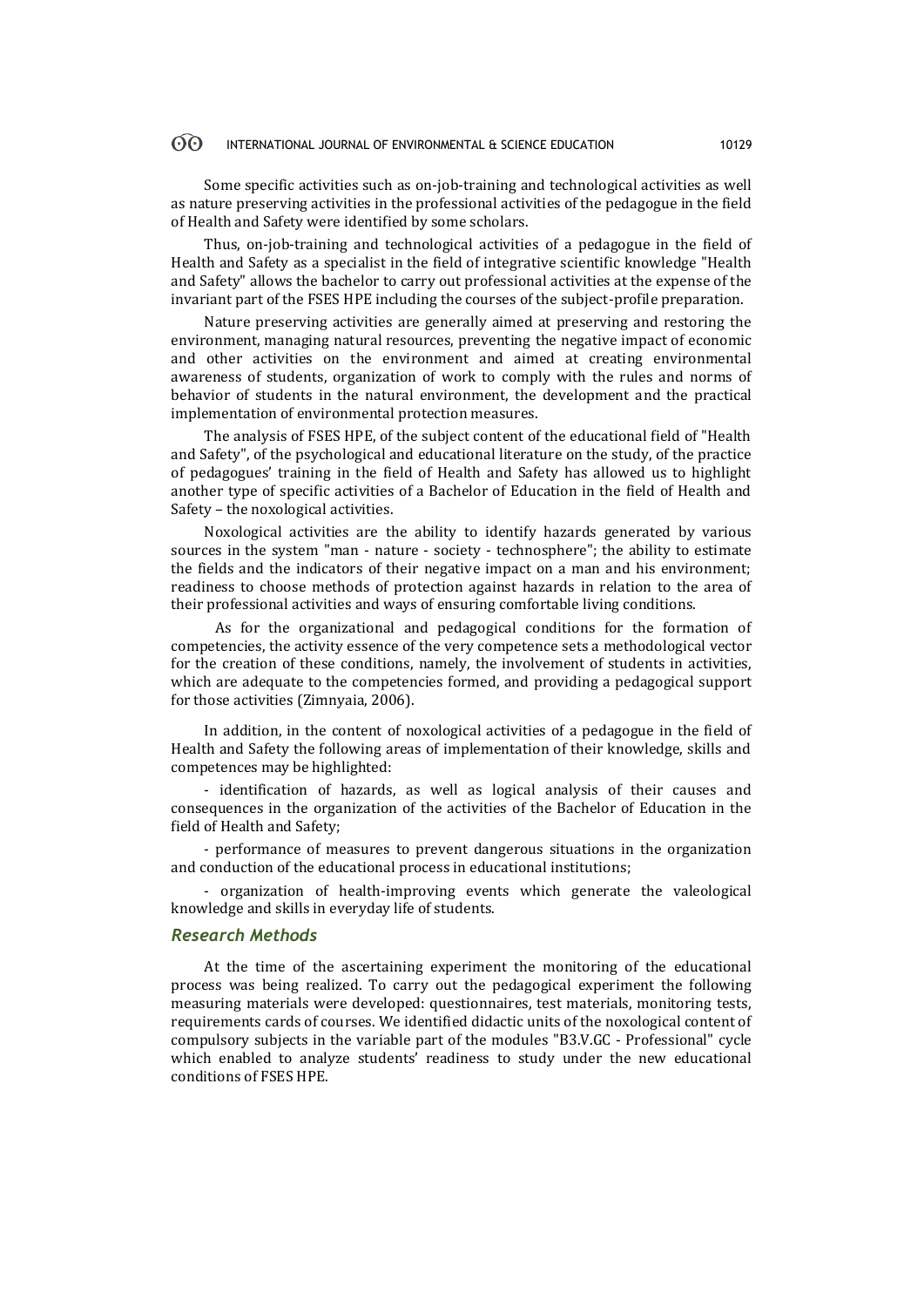For this purpose, at the ascertaining stage of the pedagogical experiment for complete and adequate reflection of the status of the test questions of experimental data and for improving their reliability, we used the following set of research methods: a) monitoring of the students and pedagogues at various laboratory and practical works and seminars and analysis of students' oral answers; b) analysis of current curricula "Pedagogical Education", profile "Education in the field of Health and Safety" courses of BEC (Basic Educational Curricula), as well as textbooks, teaching aids, study guides on the issues of Health and Safety; c) interviews and surveys of students and professors at the university; d) carrying out monitoring and verification (oral and written) works of students, followed by the feedback.

With regard to this, a particular attention was paid to studying the level of students' interest to improving the educational process in high school through the introduction of the requirements of the FSES HPE and the possibility of the individual educational schedules of learning.

The experiment covered Federal State Budget-Funded Educational Institution of Higher Professional Education "Sakhalin State University" (Yuzhno-Sakhalinsk, Russia) (Health and Safety Department) and "Herzen State Pedagogical University of Russia" (Saint-Petersburg, Russia) (Faculty of Health and Safety) and involved over 200 students within the period from 2008 to 2015.

The object of the experimental study was an educational process of Bachelors of Education in the field of Health and Safety.

An experimental study was conducted in several stages.

### **Results and Discussion**

Within 2008-2010 academic years students were surveyed. The results of the survey allowed to define that students had given the low self-assessment to their knowledge in the field of professional training and even lower rate had been given to their subject-profiled readiness for organizing and conducting the educational process at school (see Table 1).

The evaluation of the level of knowledge formation in the field of Health and Safety was carried out on the basis of learning levels (McClelland, 1973; Sternberg & Kolligian, 1990) and levels of skills formation were selected as the criteria for evaluating the level of skills formation in the field of Health and Safety where C is the coefficient of completeness of the actions performed (operations): low - when the student performs a separate operation, the sequence of actions is chaotic and generally poorly understood (C <50%); average – when the student performs all required operations, but their sequence is inaccurately thought and the action is not accurately understood (50% < C <70%); high – when the student performs all operations and their sequence is rational, actions are generally understood (C > 70%).

| Field of Health and Safety at the Stage of Ascertaining Experiment |                         |       |                    |       |  |  |
|--------------------------------------------------------------------|-------------------------|-------|--------------------|-------|--|--|
| Levels of knowledge and                                            | Self-assessment results |       | Assessment results |       |  |  |
| skills development in the                                          | <b>Students</b>         | %     | <b>Students</b>    | %     |  |  |
| field of Health and Safety                                         | quantity                |       | quantity           |       |  |  |
| Levels of knowledge development in the field of Health and Safety  |                         |       |                    |       |  |  |
| 0-level - comprehension                                            |                         | 5.56  | 25                 | 11.57 |  |  |
| 1-level - recognition                                              | 45                      | 20.83 | 62                 | 28,70 |  |  |
| 2-level-reproduction                                               | 90                      | 41,67 | 65                 | 30,09 |  |  |
| 3-level - application                                              | 54                      | 25,00 | 40                 | 18,52 |  |  |

**Table1.** Results of Self-Assessment and Assessment of Students' Knowledge and Skills in the Field of Health and Safety at the Stage of Ascertaining Experiment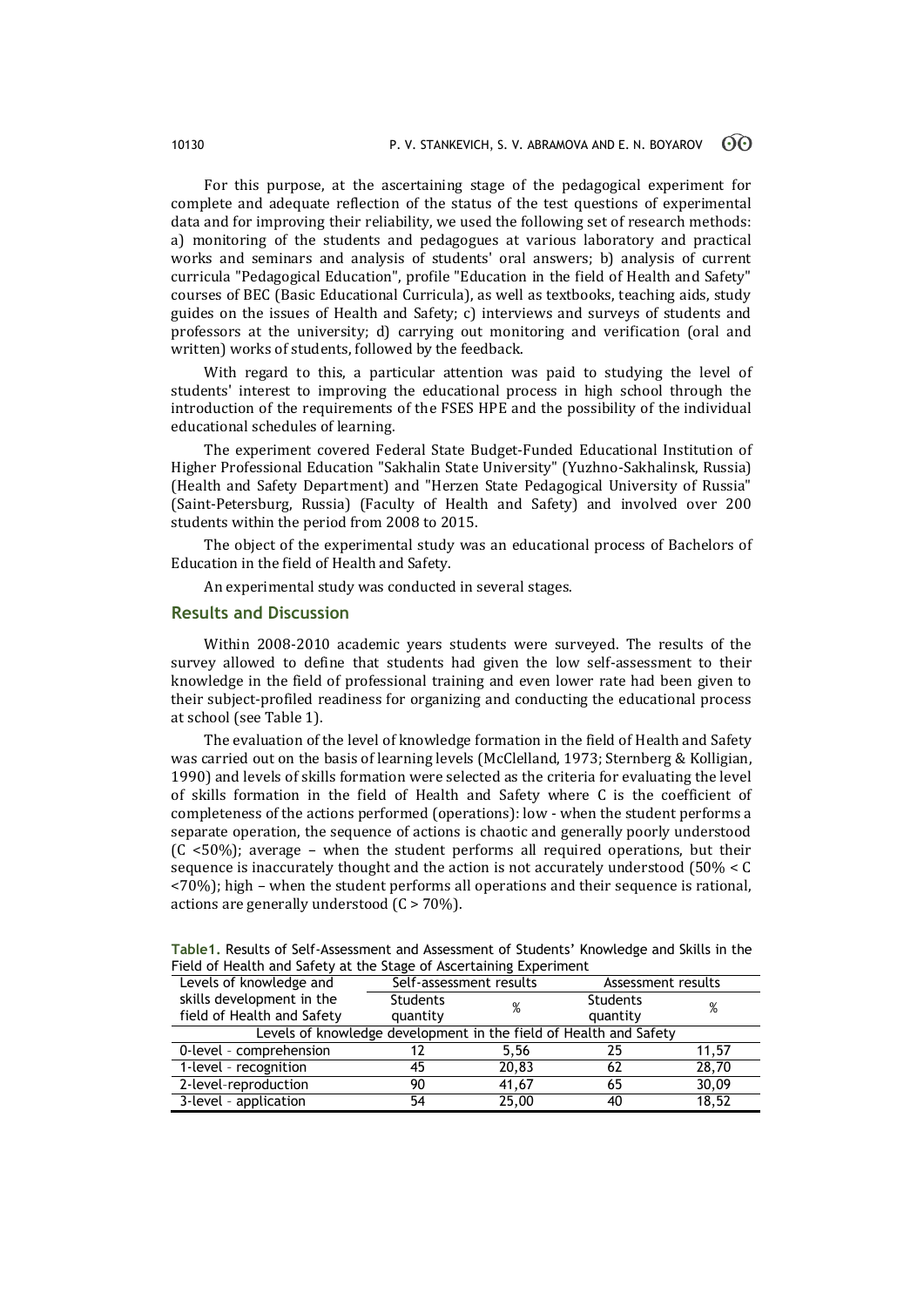| 4-level - creativity                                                                  |    | 6.94  |     | 11.11 |  |
|---------------------------------------------------------------------------------------|----|-------|-----|-------|--|
| Levels of skills development in the field of Health and Safety                        |    |       |     |       |  |
| Low: $C < 50\%$                                                                       |    | 11.57 |     | 24.54 |  |
| Average: 50% <c<70%< td=""><td></td><td>61,57</td><td>118</td><td>54,63</td></c<70%<> |    | 61,57 | 118 | 54,63 |  |
| High: C>70%                                                                           | 58 | 26.85 | 45  | 20.83 |  |

Following the logic of the pedagogical experiment, for the evaluation of knowledge, skills and competences the students used different methods of assessment in accordance with the identified criteria.

In the experimental groups the content of the federal component of the compulsory subjects and modules of the variable part of the cycle B3.V.GC. FSES HPE in "Teacher training" profile "Education in the field of Health and Safety" was studied in the same volume. A distinctive feature of the pilot training was to increase the noxological content of compulsory subjects of the modules of the variable part of the cycle B3.V.GC, nonlinear structure of the organization of the educational process with the possibility for students to select their individual educational schedules of learning. In the control groups the learning process was organized according to the traditional linear system.

The number of students in the group within different years was 20-25 people and 10-15 people in the subgroup. A group of students was assigned by codes: for the control groups – 1C, 2C .... 10C; for the experimental groups - 1E, 2E .... 10E. Further, for simplifying the calculations all the data obtained from the use of different experimental techniques were generalized, systematized and resulted in an overall value for control and experimental study groups, respectively "Group C" and "Group E".

Analysis of mastering the fundamental, professional, specialized / subject (noxological) knowledge and skills was based on the students' test results, their answers at colloquiums, assessments and examinations results during the study of the Federal component content and compulsory subjects content of modules of the variable part of the cycle B3.V.GC FSES HPE in "Teacher training" profile "Education in the field of Health and Safety" (See Table 2).

| Levels of noxological                                                                    | Self-assessment results, % |      | Assessment results, % |      |  |  |
|------------------------------------------------------------------------------------------|----------------------------|------|-----------------------|------|--|--|
| knowledge and skills<br>development                                                      | C1                         | C2   | C1                    | C2   |  |  |
| Levels of knowledge development in the field of Health and Safety                        |                            |      |                       |      |  |  |
| 0-level - no answer                                                                      | 10,0                       | 0,0  | 4,0                   | 0,0  |  |  |
| 1-level - recognition                                                                    | 24,0                       | 14,0 | 26,0                  | 16,0 |  |  |
| 2-level - reproduction                                                                   | 45,0                       | 56,0 | 54,0                  | 54,0 |  |  |
| 3-level - productive                                                                     | 15,0                       | 22,0 | 12,0                  | 20,0 |  |  |
| 4-level - creative                                                                       | 6,0                        | 8,0  | 4,0                   | 10,0 |  |  |
| Levels of skills development in the field of Health and Safety                           |                            |      |                       |      |  |  |
| Low: C<50%                                                                               | 33,0                       | 28,0 | 35,0                  | 31,0 |  |  |
| Average: 50% <c<70%< td=""><td>55,0</td><td>52,0</td><td>49,0</td><td>51,0</td></c<70%<> | 55,0                       | 52,0 | 49,0                  | 51,0 |  |  |
| High: C>70%                                                                              | 12,0                       | 20,0 | 16,0                  | 18,0 |  |  |

**Table 2.** Results of Self-Assessment and Assessment of Noxological Knowledge and Skills of the Bachelors According to the Study Results

In order to establish the reliability of the results of knowledge development in the subject area "Health and Safety" by bachelors in "Teacher training" profile "Education in the field of Health and Safety" we used a variety of mathematical statistics methods. The effectiveness of subject knowledge acquisition in the field of "Health and Safety" by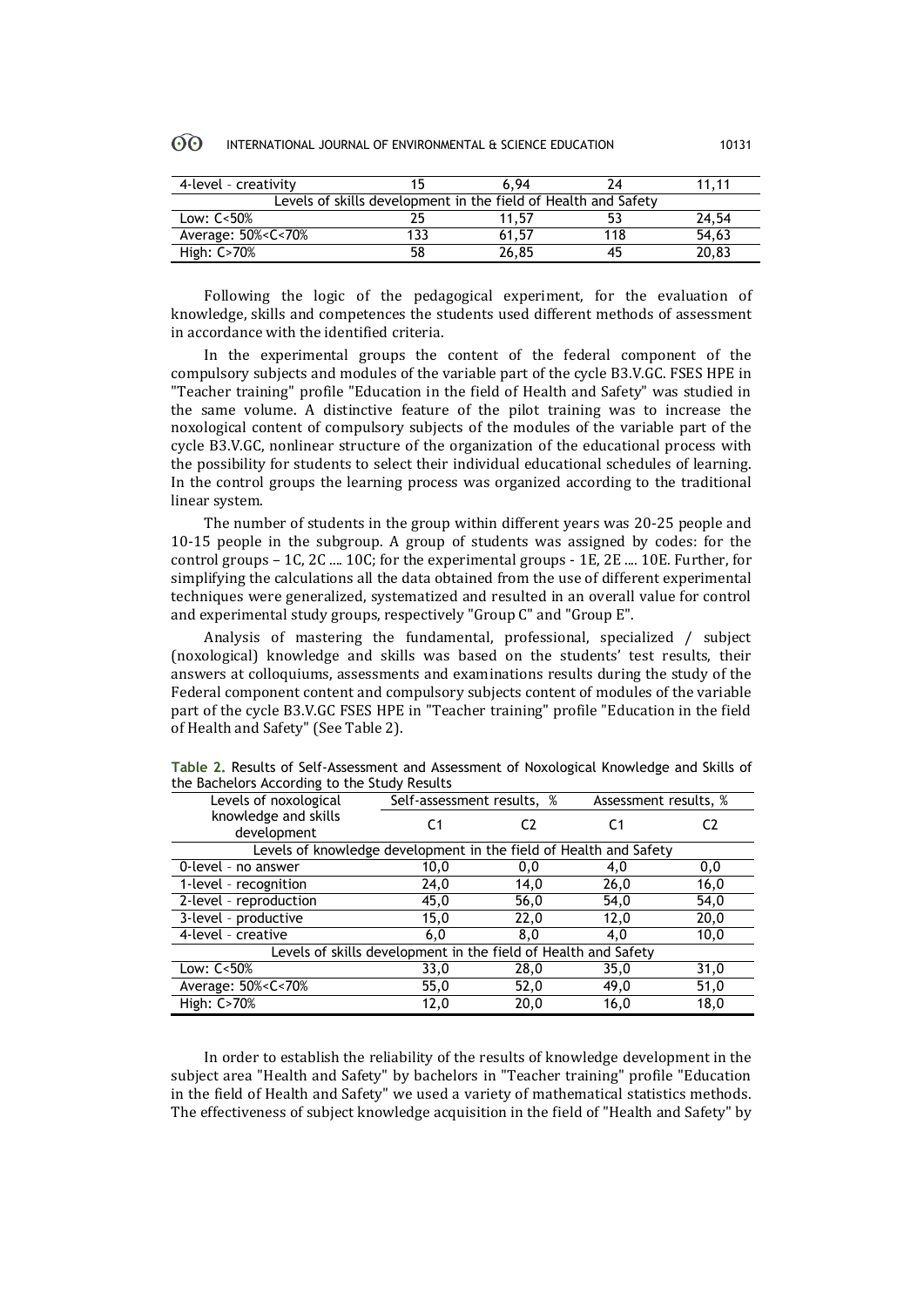the bachelors of the control and experimental groups was assessed by using the following formulas:

$$
\overline{X} = \frac{\sum_{i=1}^{n} X_i}{n}
$$

n –the number of analyzed answers to questions;

 $\overline{X}$  –the arithmetical mean of the knowledge acquisition level;

 $X_i$  –the level of i-listener' knowledge acquisition;

D – variance which is calculated by the formula:

$$
D = \frac{\sum_{i=1}^{n} (\overline{X} - X_i)^2}{n}
$$

σ –mean square deviation. For its calculation we used the formula:

$$
\sigma = \sqrt{D}
$$

In order to confirm the stability of training in experimental and control groups, we determined the coefficient of variation (*V*) calculated by the formula:

$$
V = \frac{\sigma}{\overline{X}} \cdot 100
$$

Within 2011-2015 academic years the general scientific and professional knowledge acquisition by bachelors was tested and assessed (the Federal component of the "B1 – Humanitarian, Social & Economic cycle", "B2 – Mathematical and Science cycle" & "B3 – Professional cycle" of the FSES HPE) which is the "platform" for the competence formation defining the professional activities in the field of education.

Summary results of efficiency of students' acquisition of the general scientific and professional (psychological, pedagogical and methodological) knowledge of the noxological orientation are presented in the materials of Table 3.

**Table 3.** Results of Formation by the Students the General Scientific and Professional Knowledge of Noxological Orientation

| $2012 -$<br>$2014 -$<br>2014-<br>Indicators of the<br>$2011 -$<br>The content of<br>the FSES HPE in<br>2015<br>2015<br>2012<br>2013<br>noxological subject<br>knowledge<br>"Teacher training"<br>acade-<br>acade-<br>acade-<br>acade-<br>profile "Education<br>acquisition<br>mic year<br>mic year<br>mic year<br>mic year<br>in the field of<br>Health and<br>Safety"<br>Cycles<br>Average grade $\overline{X}$<br>3,50<br>3,94<br>3,63<br>4,06<br>$B.1 -$<br>Distribution of<br>Humanitarian,<br>ratings $(\%)$ :<br>Social & Economic<br>5<br>cycle<br>25<br>18,75<br>12,5<br>12,5<br>$B.2 -$<br>4<br>37,5<br>37,5<br>68,75<br>43,75<br>Mathematical and<br>Science cycle<br>3<br>37,5<br>12,5<br>50<br>31,25<br>$\overline{2}$ |  |      |   |   |   |
|------------------------------------------------------------------------------------------------------------------------------------------------------------------------------------------------------------------------------------------------------------------------------------------------------------------------------------------------------------------------------------------------------------------------------------------------------------------------------------------------------------------------------------------------------------------------------------------------------------------------------------------------------------------------------------------------------------------------------------|--|------|---|---|---|
|                                                                                                                                                                                                                                                                                                                                                                                                                                                                                                                                                                                                                                                                                                                                    |  |      |   |   |   |
|                                                                                                                                                                                                                                                                                                                                                                                                                                                                                                                                                                                                                                                                                                                                    |  |      |   |   |   |
|                                                                                                                                                                                                                                                                                                                                                                                                                                                                                                                                                                                                                                                                                                                                    |  |      |   |   |   |
|                                                                                                                                                                                                                                                                                                                                                                                                                                                                                                                                                                                                                                                                                                                                    |  |      |   |   |   |
|                                                                                                                                                                                                                                                                                                                                                                                                                                                                                                                                                                                                                                                                                                                                    |  |      |   |   |   |
|                                                                                                                                                                                                                                                                                                                                                                                                                                                                                                                                                                                                                                                                                                                                    |  |      |   |   |   |
|                                                                                                                                                                                                                                                                                                                                                                                                                                                                                                                                                                                                                                                                                                                                    |  |      |   |   |   |
|                                                                                                                                                                                                                                                                                                                                                                                                                                                                                                                                                                                                                                                                                                                                    |  |      |   |   |   |
|                                                                                                                                                                                                                                                                                                                                                                                                                                                                                                                                                                                                                                                                                                                                    |  |      |   |   |   |
|                                                                                                                                                                                                                                                                                                                                                                                                                                                                                                                                                                                                                                                                                                                                    |  |      |   |   |   |
|                                                                                                                                                                                                                                                                                                                                                                                                                                                                                                                                                                                                                                                                                                                                    |  |      |   |   |   |
|                                                                                                                                                                                                                                                                                                                                                                                                                                                                                                                                                                                                                                                                                                                                    |  |      |   |   |   |
|                                                                                                                                                                                                                                                                                                                                                                                                                                                                                                                                                                                                                                                                                                                                    |  |      |   |   |   |
|                                                                                                                                                                                                                                                                                                                                                                                                                                                                                                                                                                                                                                                                                                                                    |  |      |   |   |   |
|                                                                                                                                                                                                                                                                                                                                                                                                                                                                                                                                                                                                                                                                                                                                    |  |      |   |   |   |
|                                                                                                                                                                                                                                                                                                                                                                                                                                                                                                                                                                                                                                                                                                                                    |  |      |   |   |   |
|                                                                                                                                                                                                                                                                                                                                                                                                                                                                                                                                                                                                                                                                                                                                    |  | 12,5 | 0 | 0 | 0 |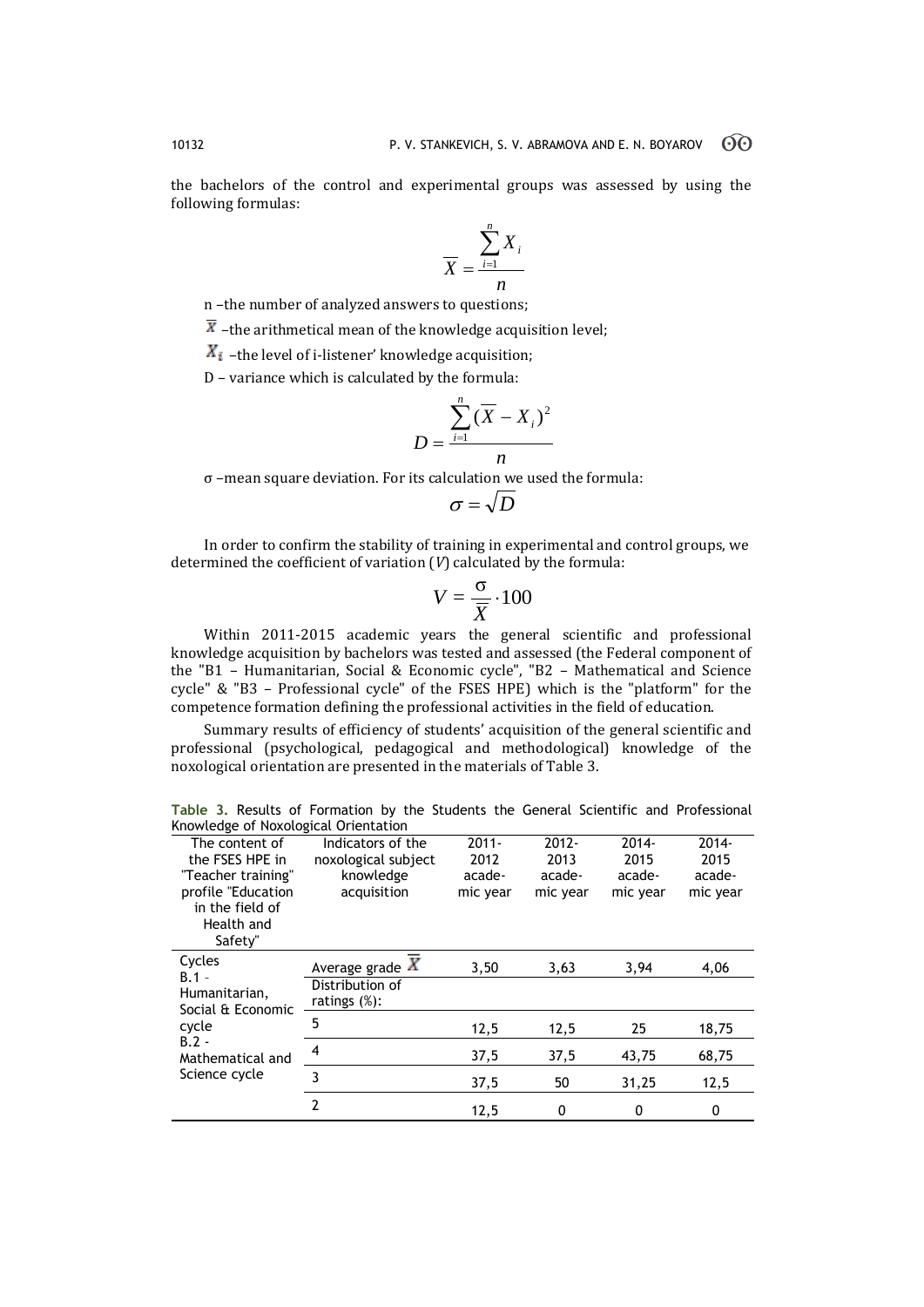#### **ගි** INTERNATIONAL JOURNAL OF ENVIRONMENTAL & SCIENCE EDUCATION 10133

| The estimates<br>variance (D)       | 0,800                   | 0.517             | 0.596              | 0,329               |
|-------------------------------------|-------------------------|-------------------|--------------------|---------------------|
| Mean square<br>deviation $(\sigma)$ | 0.894                   | 0.719             | 0.772              | 0.574               |
| Coefficient of<br>variation $(V)$   | 0,25555<br>$(25, 6 \%)$ | 0.19829<br>(19,6% | 0,19604<br>(19,6%) | 0,14123<br>(14, 1%) |

As can be seen from the materials presented in Table 3 the results of formation of subject noxological knowledge with the students are much higher after the pilot training than before it  $(\overline{X}_{2014-2015} \times \overline{X}_{2013-2014} \times \overline{X}_{2012-2013} \times \overline{X}_{2011-2012})$ , and less stable until the implementation of the experimental method in the training of Bachelors of Education in the field of Health and Safety (V  $_{2011-2012}$  > V  $_{2012-2013}$  > V  $_{2013-2014}$  > V  $_{2014-2015}$ ).

Thus, within 2011-2015 academic years we tested and assessed the bachelors' acquisition of professional (teaching) and subject-profile knowledge (the variable part of the professional cycle which is compulsory for students studying "B3.V.GC.1 – The law basics of Health and Safety", "B3.V.GC.2 – Security threat in different spheres of life" & "B3.V.GC.3 – Health-safety aspects" FSES HPE) that determines the readiness of the future teacher to carry out not only pedagogical and cultural-educational, but also noxological activities in the professional field.

# **Conclusion**

The modern complex of challenges, threats and hazards for the individual, society and the state determines the necessity to revise the rank of society's needs with a strong priority for the development of the education system. These factors require the integration of educational institutions into a single entity to create a single educational space in Russia in the field of Health and Safety. Under these conditions, higher pedagogical education in the field of Health and Safety should be the core of a complex system of the state order execution for training of specialists capable to solve the professional tasks for the formation of the world outlook safety culture with the population in dangerous and emergency situations of natural, technogenic and social type.

Therefore, education in the field of Health and Safety, the safety culture of a man and society become essential conditions for transition of the modern civilization to the model of its sustainable development.

The proposed diagnostic tools used for assessing the efficiency of training Bachelors of Education in Health and Safety including a system of criteria and indicators allow to assess the dynamics of noxological knowledge, abilities and competences development of the future teachers in the field of Health and Safety.

During the experimental study, the need for developing the subject-profile noxological content aimed at forming noxological competence and implementing it into higher education institutions practice of training Bachelors of Education in Health and Safety was proved.

The improvement of bachelors training level was the result of creating the conditions aimed at student's determining as the subject of the choice of his individual educational schedule; determining the educational content of bachelor's training and the use of optimal educational technologies in the process of experimental training.

The results obtained in the experimental study allow admitting that implementing the noxological component into the educational and upbringing process is a promising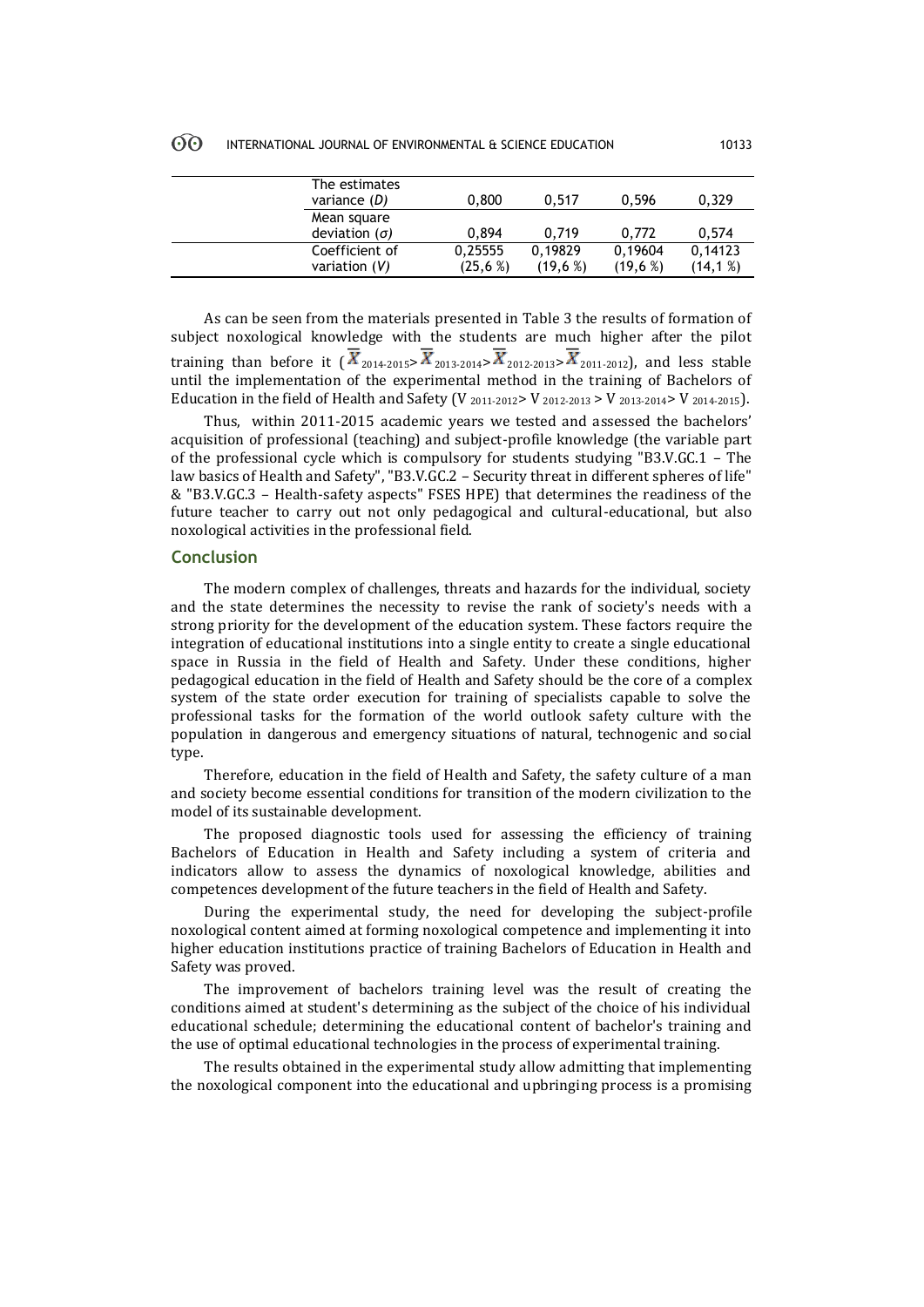direction for theory and practice development of Bachelors of Education training in the field of Health and Safety.

Conflict of Interest: The authors declare that they have no conflict of interest.

This article does not contain any studies with human participants or animals performed by any of the authors.

# **Disclosure statement**

No potential conflict of interest was reported by the authors.

### **Notes on contributors**

**Petr V. Stankevich** is a Doctor of Education, Professor, Dean of the Faculty of Life Safety at Herzen State Pedagogical University, St. Petersburg, Russia.

**Svetlana V. Abramova** is a Doctor of Education, Associate Professor, Head of the Department of Life Safety at Sakhalin State University, Yuzhno-Sakhalinsk, Russia.

**Evgeniy N. Boyarov** is a Candidate of Education, Associate Professor of the Department of Life Safety at Sakhalin State University, Yuzhno-Sakhalinsk, Russia.

### **References**

Abramovа, S. V., & Boyarov, E. N. (2011). Evaluation of formation of professional competences in students. *Psychology of teaching*, N 3, 68–78.

Armstrong, M. (1995). Demystifying Competence. *Human Resources, 11(12),* 49-50.

Bolotov, V. A. (2001). P*edagogical Education in Russia in Terms of Social Changes: Principles, Technologies.* Volgograd, Russia: Peremena, 290 p.

Daniliuk, A. Ia. (2000). Theory of Educational Integration. Rostov-on-Don: Publishing house of RPU, 225 p.

- Federal law from February 29, 2012 N 273-FZ *"About Education in the Russian Federation". Direct access:* http://base.garant.ru/70291362/
- Boyatzis, R. & Richard, E. (1982). *The Competent Manager: A Model for effective performance.* New York: John Wiley and Sons, 352 p.
- Federal State Educational Standard of Higher Professional Education. (2007). Direct access: http://www.edu.ru/db/portal/spe/3v.htm
- Hedges, J. (1996). *Adopting a competency approach.* New York: In Brief Plus, 425 p.
- Kozyrev, V. A., Radionova, N. F. & Tryapitsina, A. P. (2005). *Competency-based approach in pedagogical education*. St. Petersburg, Russia: A.I. Herzen RSPU, 392 p.
- Kurz, R., & Bartram, D. (2002). *Competency and individual performance: Modeling the world of work.* Direct access: http://dx.doi.org/10.1002/9780470696736.ch10
- Kuzmina, N. V. (2002). The concept of "pedagogical system" and the criteria for its assessment. In N. V. Kuzmina (Eds.). *Methods of the system-based pedagogical research.* Moscow: Public education, 411 p.
- McClelland, D. (1973). Testing for competence rather than for intelligence. *American Psychologist,* 28, 1-14.
- Perels, F., Gürtler, T. & Schmitz, B. (2005). Training of self-regulatory and problem-solving competence*. Learning and Instruction*, 15 (2), 123-139.
- Poirier, D., & Feder, K. (2001). *Dangerous places: health, safety, and archaeology.* Westport, Conn: Bergin & Garvey, 249 p.
- Shemet, O. V. (2010). Spatial Organization of Competency-based Higher Vocational Education. *Pedagogics*, 6, 47-52.
- Smelser, N. J., Baltes, P. (2001). International encyclopedia of the social & behavioral sciences*.* Amsterdam; New York: Elsevier, 16099 p.
- Stankevich, P. V. (2006) Theory and practice of training Bachelor in the system of multi-level science education*.* St. Petersburg: TESSA, 164 p.
- Sternberg, R., & Kolligian, J. (1990). Competence considered*.* New Haven: Yale University Press, 315-362.
- Tatur, Y. V. (2004). Competence in the structure of the specialists' training quality model. *Higher education today*, *3*, 23-26.